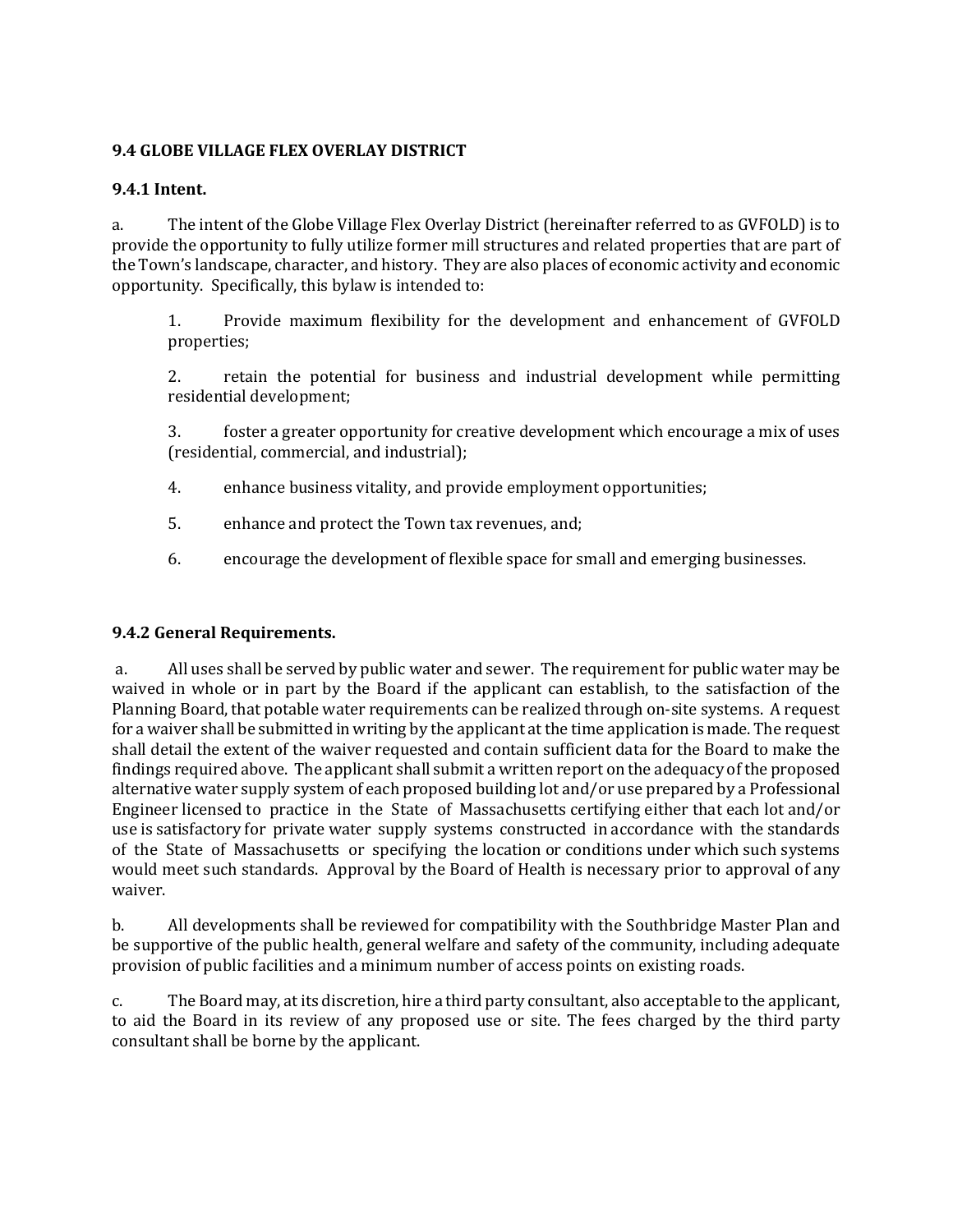d. Uses currently allowed by special permit may continue. Uses allowed by right in the underlying zone may be developed by the securing of a site plan review through the Planning Board. Any changes to a special permit use will require a new special permit complying with these bylaws.

## **9.4.3 Allowable Uses by Special Permit.**

a. All Commercial and Residential uses not prohibited under Section 9.4.4, subject to the performance and compatibility standards in Section 9.4.5 of this section and the application and permitting requirements of Subsection 9.4.6, are permitted by Special Permit.

b. Within the GVFOLD there shall be no restriction on combining different categories of use, provided such uses conform with the compatibility and performance standards found in Section 9.4.5, within the same building except any imposed by the State Building Code or other federal, state, or local Bylaws.

c. An erosion and sedimentation control plan, shall be required when the proposed development will result in a disturbed area that is cumulatively more than one-half acre in size, or when the Board determines that special site conditions warrant such a plan.

## **9.4.4 Prohibited Uses.**

- a. Adult Entertainment uses
- b. Animal sales (on properties of less than 5 acres)
- c. Animal Agriculture (on properties of less than 5 acres)
- d. Automobile or truck sales
- e. Camps (day/boarding)
- f. Cemeteries
- g. Collection Centers
- h. Dog Kennels
- i. Drive-up services associated with any commercial use (other than banks)
- j. Golf Courses
- k. Letting of Rooms
- l. Rooming and/or boarding House excluding dormitories for educational uses
- m. Seasonal Camping/Tents

#### **9.4.5 Performance and Compatibility Standards.**

A. Compatibility

1. All new uses shall demonstrate, to the satisfaction of the Board, that any such new uses (in addition to meeting the requirements of this section) are compatible with all existing uses.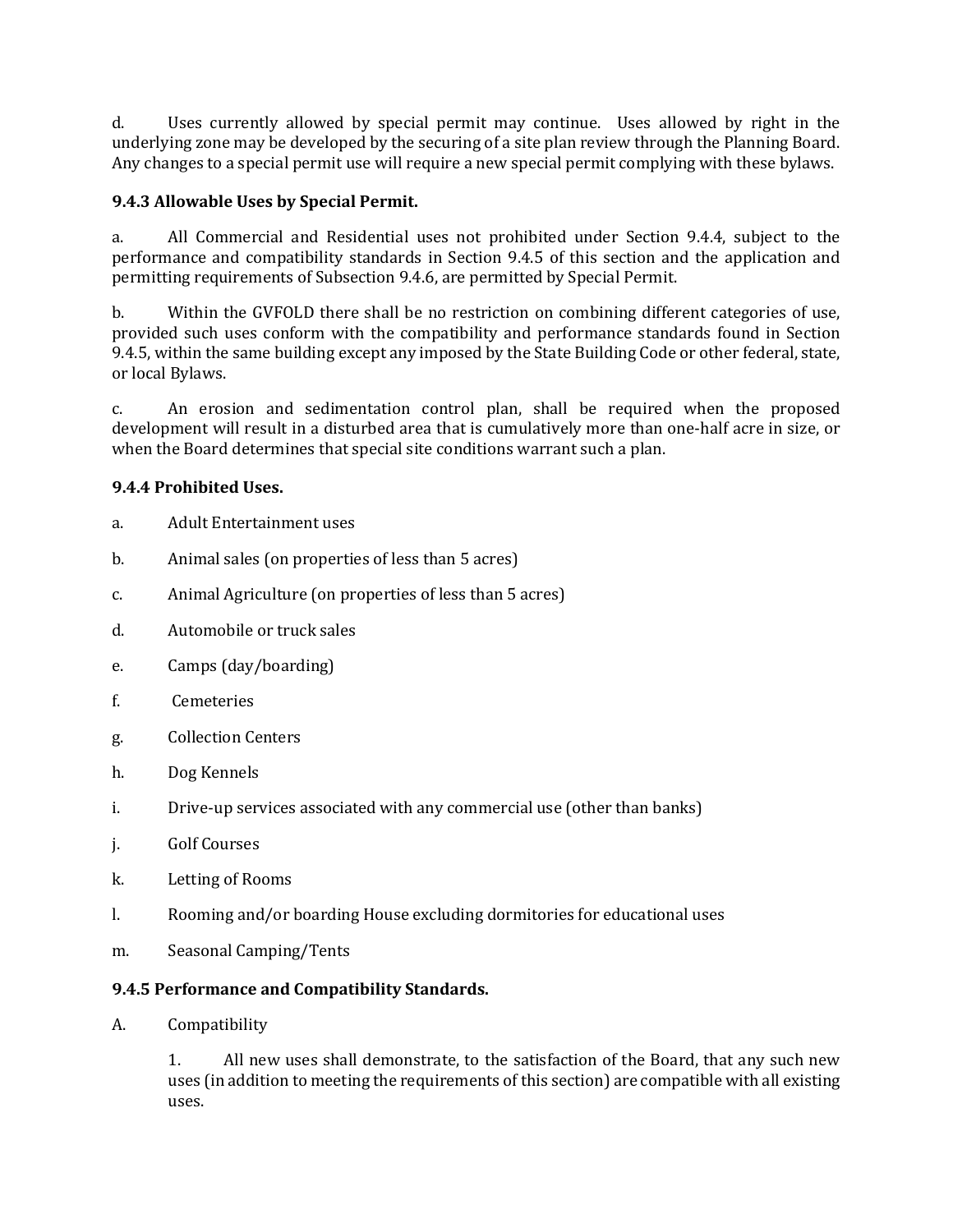- a. Any new buildings or accessory structures shall relate harmoniously to each other with adequate light, air circulation, separation between buildings and, to the extent practicable, shall be in harmony with the existing district.
- b. Buildings or structures that are listed on the National Register of Historic Places shall be converted, constructed, reconstructed, restored or altered to maintain or promote the status of the building or structure on the State or National Register of Historic Places.
- B. Access and Traffic Impacts
	- 1. Traffic and safety impacts to the existing and proposed roads shall be minimized.

2. Access shall be provided to the extent feasible through an existing street or driveway; curb cuts shall be limited.

3. Pedestrian and vehicular traffic shall be separated;

4. Walkways shall be provided for access to adjacent properties and between businesses.

- C. Nuisance Avoidance
	- 1. Uses shall cause no inherent and recurring generated vibration perceptible without instruments at any point between two or more uses or along a property line. Temporary construction is excluded from this restriction.
	- 2. Smoke shall not be visible beyond a shade darker than No. 1 on the Ringleman Smoke Chart.
	- 3. Heat and glare generated from within a structure or use shall not be discernible from the outside of any structure.
	- 4. Odor, dust, and fumes shall be effectively confined to the premises or so disposed as to avoid air pollution.
	- 5. No activities involving bulk storage or manufacture of materials or products that could decompose by detonation shall be permitted. These materials include primary explosives such as lead azide, fulminates, lead styphnate, and tetracene; high explosives such as TNT, RDX, HMX, PETN and picric acid; propellants and their components such as dry nitrocellulose, black powder, boron hydrides, and hydrazine and its derivatives; pyrotechnics and fireworks such as magnesium powder, potassium chlorate, and potassium nitrate; blasting explosives such as dynamites and nitroglycerine; unstable organic compounds, such as acetylides, tetrazoles and ozonides; strong oxidizing agents such as liquid oxygen, perchloric acid. perchlorates, chlorates, and hydrogen peroxide in concentrations greater than 35 percent; and nuclear fuels, fissionable materials and products, and reactor elements, such as uranium-235 and plutonium-239. Utilization of the materials included in this section shall be limited to the minimum quantities necessary for specific research and only after the procurement of all required local, state and federal permits. Material type, quantity, storage handling procedures, and location in the facility shall also be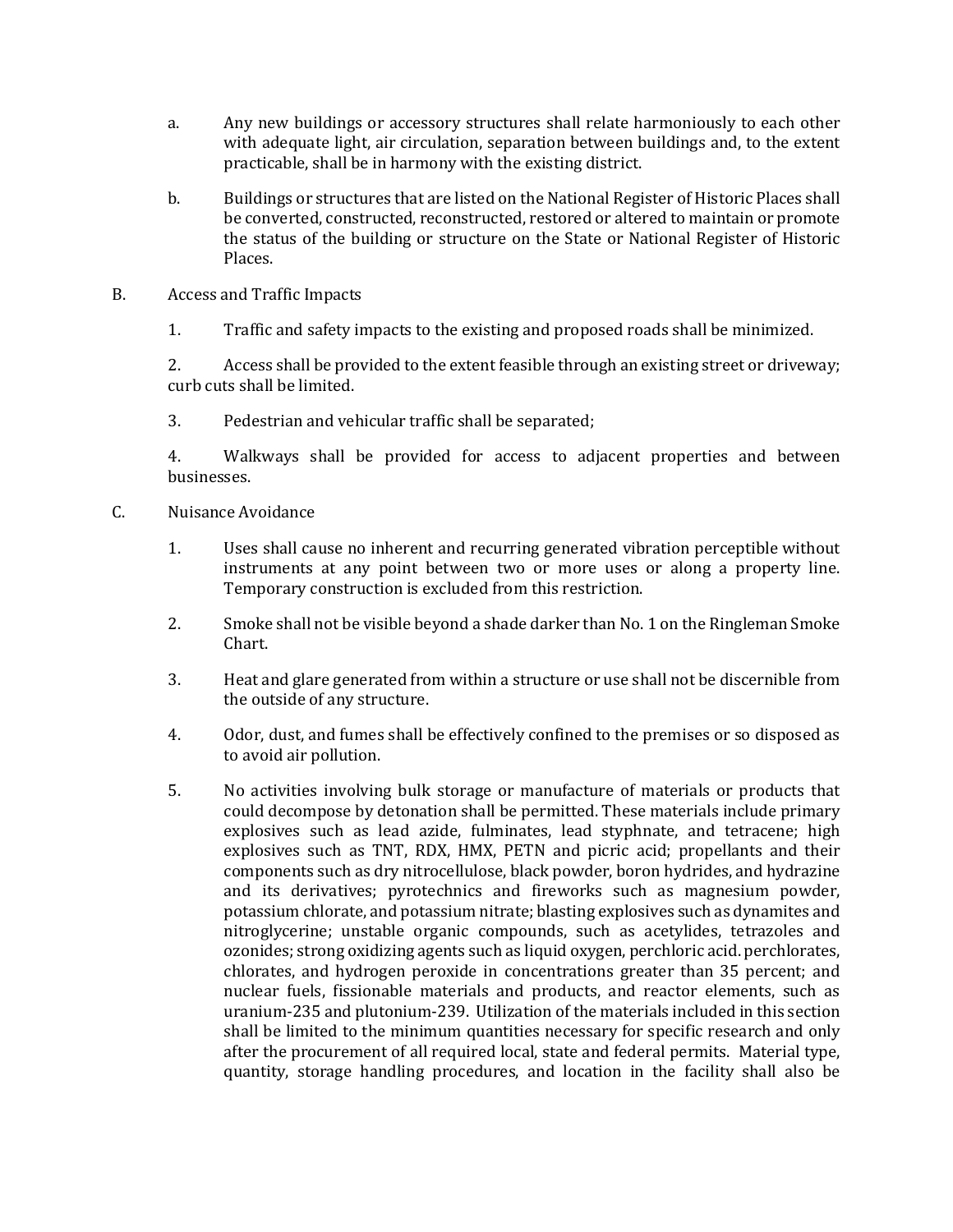registered with the fire department, police department, and the Southbridge Planning Board. All local, state, and federal disposal procedures must be followed.

- 6. Any electrical radiation shall not adversely affect at any point any operations or any equipment, including not only professional research equipment but also equipment reserved for personal uses such as reception of public radio transmissions, use of cellular phone, etc., except equipment belonging to the creator of the electrical radiation. All FCC rules and regulations must be followed.
- 7. No use abutting residential use shall engage in or cause very loud activities as defined in the Town of Southbridge Code of Bylaws Section 7-503 between the hours of 9 P.M. of one day and 7A.M. of the following day.
- 8. Non-residential uses shall be designed, constructed, and operated, and hours of operation limited where appropriate, so that neighboring residents are not exposed to offensive noise, especially from traffic or late-night activity. No amplified music shall be audible to neighboring residents.
- 9. Common walls between residential and non-residential uses shall be constructed to minimize the transmission of noise and vibration.

## D. Lighting

- 1. A lighting plan showing existing and proposed exterior lighting, including building and ground lighting; locations, supports, mounting heights, and orientation of all luminaires and light distribution patterns is required.
- 2. Parking areas and pedestrian facilities shall be illuminated to provide appropriate visibility and security during hours of darkness.
- 3. Exterior lighting shall be architecturally integrated with the building style, material and colors.
- 4. Exterior lighting of the building and site shall be designed so that light is not directed off the site, including above the site and the light source is shielded from direct offsite viewing.
- 5. Fixture mounting height should be appropriate for the project and the setting. Use of low, bollard-type fixtures, three to four (3-4) feet in height is encouraged as pedestrian area lighting. The mounted height of fixtures in smaller parking lots or service areas should not exceed sixteen (16) feet, with lower mounting heights encouraged, particularly where adjacent to residential areas.
- 6. Raised light pole bases shall be attractively designed and well-detailed to be compatible with the overall project.
- 7. The use of vandal resistant well lighting is encouraged for lighting monument signs.

## E. Residential Use Restriction

1. Residential buildings to be constructed or rehabilitated shall be designed to filter out noise and vibration through construction employing, but not limited to, such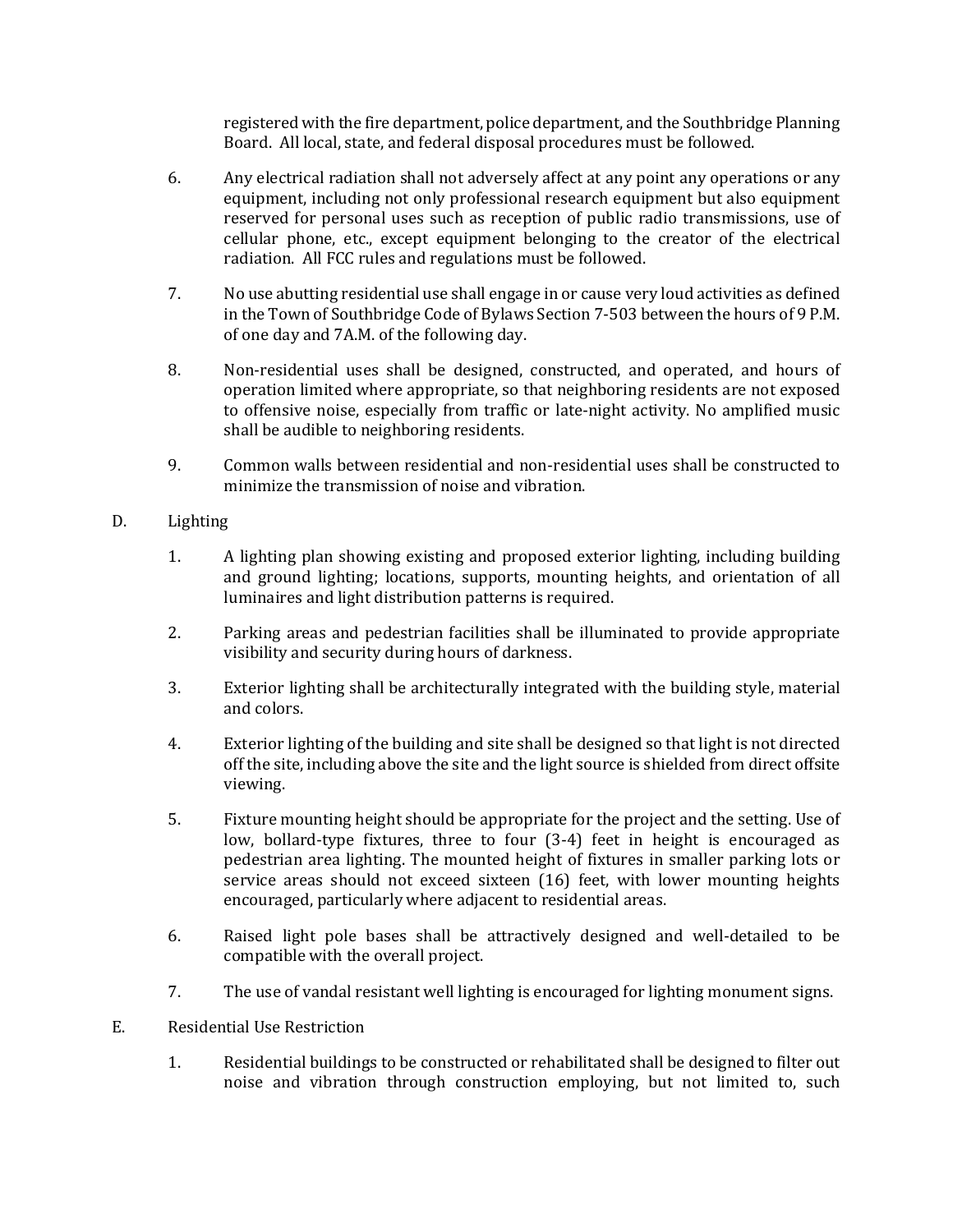techniques as applying soundproofing material between dwelling units laterally and vertically, and between different uses; employing staggered joists and insulation.

- 2. Residential density will be limited to the density of the abutting residential zoning district when within 50 feet. When two or more districts abut a GVFOLD project, the highest allowable density shall prevail.
- 3. Residential uses (apartment and condominium units) shall be permitted in existing structures and shall consist of not less than five-hundred (500) square feet of livable space.
- F. Buffers, Density and Height
	- 1. Where an GVFOLD property abuts a residentially zoned property, a buffer strip of seventy-five (75') feet shall be required for any new non-residential development. Such buffer shall be planted with year-round screening vegetation adequate to buffer the view from the residential zone. Preservation of existing trees and vegetation is preferred where they provide desired screening.
	- 2. To reduce the bulk and area of buildings and pavement relative to the overall size of the development; and to provide landscaped areas for visual and sound-buffers, increased groundwater recharge and reduced stormwater runoff, the total area of any GVFOLD that may be covered by buildings and paved surfaces shall not exceed fifty (50) percent. The Board may allow by Special Permit an increase to a maximum of sixty (60) percent impervious coverage when the Board finds that one or more of the following benefits of the development outweigh the impacts of the increased impervious coverage:
		- a. The use of grass/pavement block systems or similar treatment reduces storm water runoff; and/or
		- b. The development achieves an overall benefit to the community such as elimination of blight conditions, preservation of historic structures, closure of excessive curb cuts, provision of inter-parcel access or service roads or similar benefit.
	- 3. Maximum Building heights for new construction shall be as follows:
		- a. Residential thirty-five (35) feet, may be higher upon approval by the Fire Chief and the Planning Board
		- b. Commercial sixty (60) feet
		- c. Industrial sixty (60) feet
		- d. Mixed use sixty (60) feet
	- 4. For existing structures:
		- a. Telecommunication facilities, water tanks, solar collection systems, similar structures and necessary mechanical appurtenances may be erected on an existing structure to a height greater than the limit established for the GVFOLD provided that no such exception shall cover at any level more than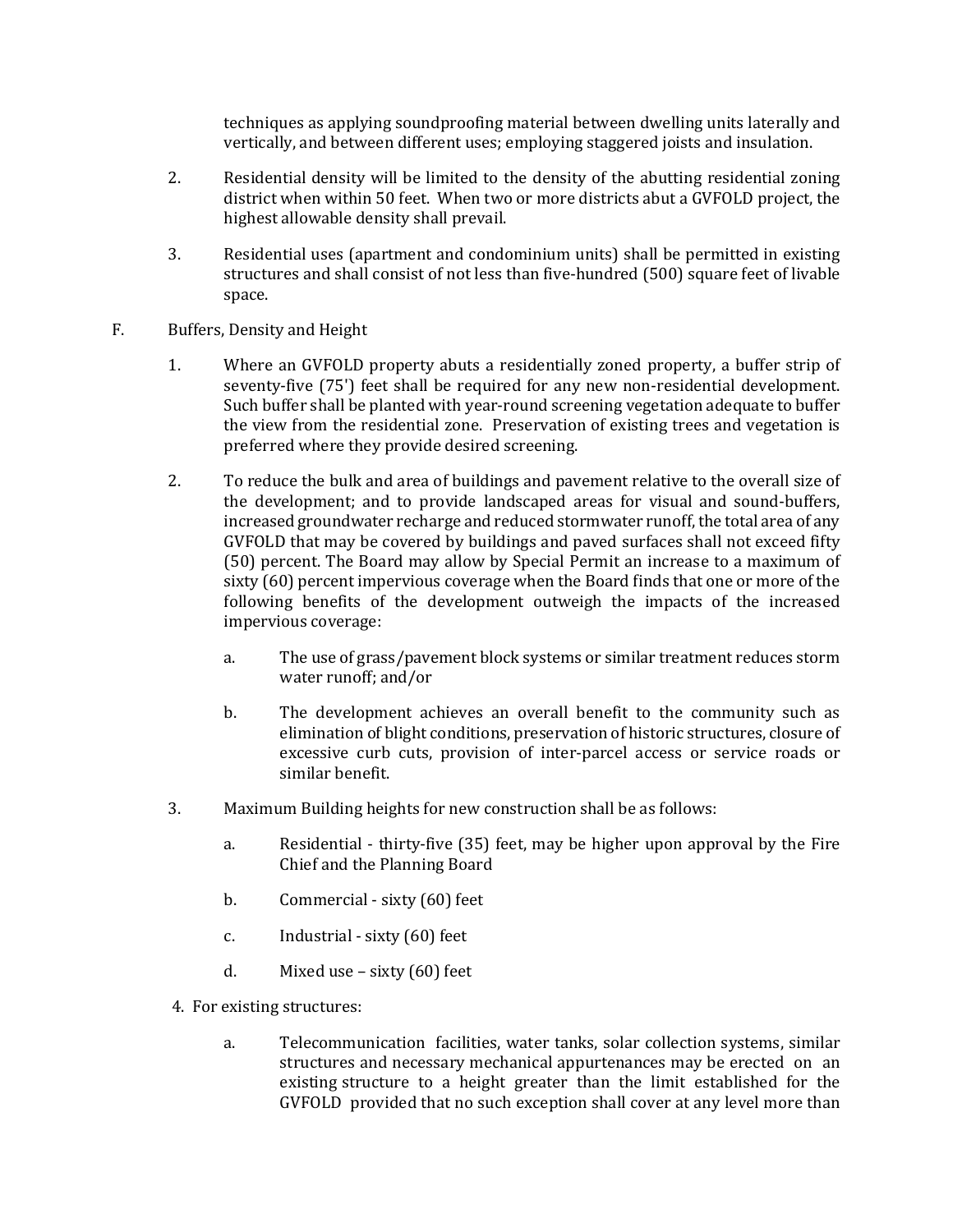twenty-five percent (25%) of the area of the roof on which it is located, except for a solar collection system which may cover more than twenty-five percent (25%) of the area of the roof on which it is located if the architectural design and layout is compatible with that of the structure to which it is affixed and generally in keeping with the character of the neighborhood in which it is to be situated; and provided further that no such exception shall be used for residential, commercial or industrial purposes other than such as may be incidental to the permitted use $(s)$  of the main structure.

b. Roof structures and/or roof lines may be integrated together where more than one roof line or roof style is present.

5. The height limitations of these Bylaws for new construction shall not apply to chimneys, gables, cupolas, spires, water towers, flag poles, transmission towers and cables, radio or television antennae or towers or telecommunication service facilities B provided that the telecommunication facility, and its antenna(s) or associated equipment does not extend more than five (5) feet above the highest point of the building or structure to which it is attached.

G. Outdoor Storage and Sales Display

1. Except as specified below, outdoor storage or display of goods shall be enclosed within permanent walls or fences integrated into the design of the building:

- a. Storage or display racks and goods thereon shall not exceed the height of screening walls or fences.
- b. Goods shall not be displayed in landscaped areas, on exterior walls, or in parking lots.
- c. The Board, at its sole discretion, may permit the outdoor display and sale of merchandise on sidewalks if a written request accompanies the application stating the nature of the outdoor sales including: the location, duration, and types of merchandise to be sold.
- d. Outdoor display areas shall be delineated on the Site Plan and/or Concept Plan and shall not impede the normal use of sidewalks or other pedestrian walkways.
- e. No vending machines shall be allowed outside of any buildings.
- f. All materials, supplies and equipment shall be stored in accordance with Fire Prevention Standards of the National Board of Fire underwriters and shall be screened from view from public ways and abutting properties.
- H. Waste Disposal

1. Garbage or recycling dumpsters/compactors shall have doors or lids that shall remain closed when not being loaded or unloaded and shall be contained in masonry enclosures supplemented with landscaping if necessary.

2. No delivery, loading, trash removal, compaction or other similar operations shall be permitted between the hours of 8:00 p.m. and 6:00 a.m. unless the applicant submits evidence that sound barriers between all areas for such operations effectively reduce noise emissions.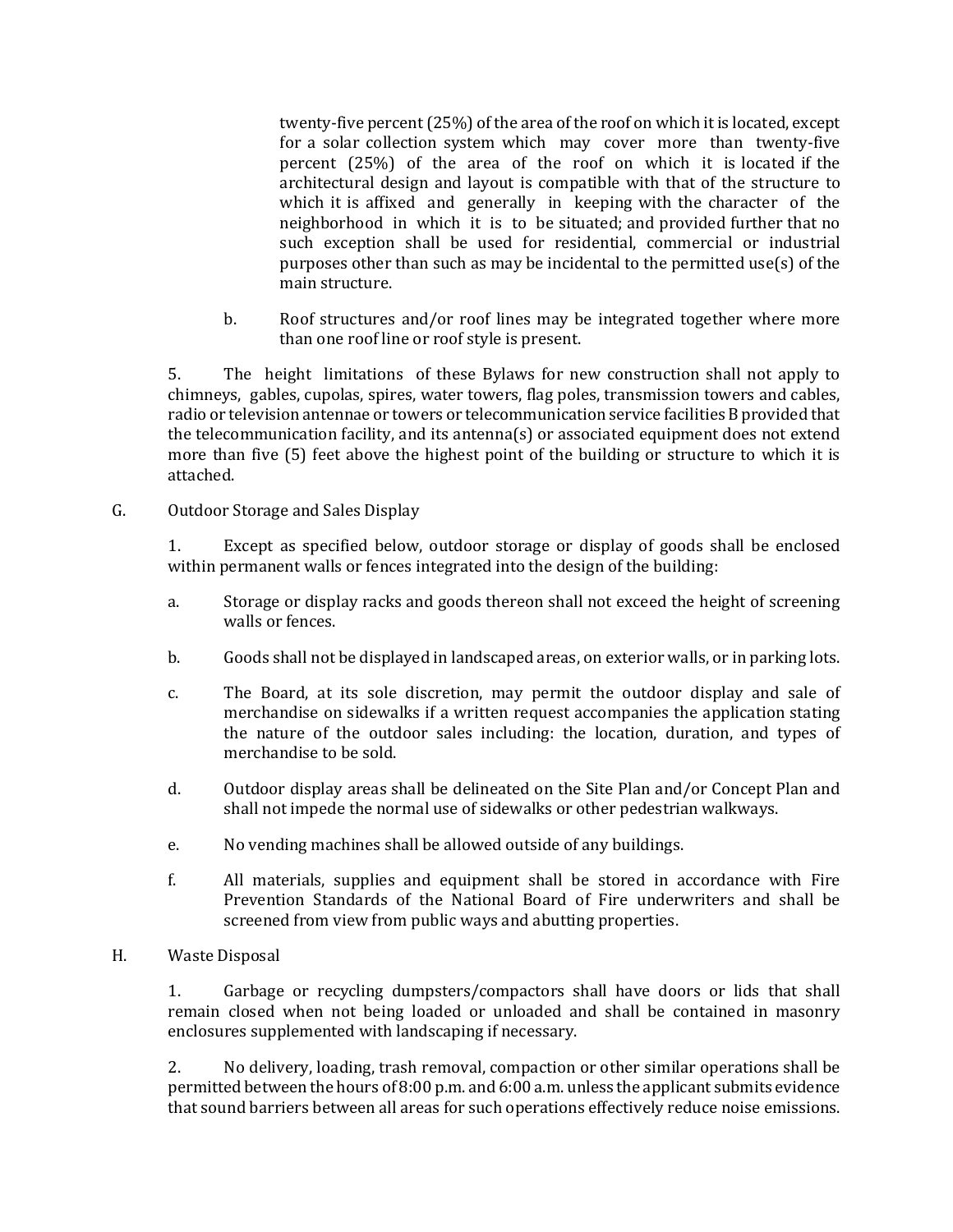I. Signs

1. Signs shall conform to Section 8.9, for each use on the site and, in addition to those requirements, the following:

- a. All signs shall be architecturally integrated with their surroundings in terms of size, shape, color, texture, and lighting so that they are complementary to the overall design of the building and are not in visual competition with other signs in the area.
- b. Signs shall be proportionate to the dimensions of their location.
- c. All signs shall complement their surroundings without competing with each other, shall convey their message clearly and legibly, shall be vandal-proof and weather resistant, and if illuminated, shall not be overly bright for their surroundings. All signs save for wayfinding signs must be externally lit.
- d. Exterior lighting of the building and site shall be designed so that light is not directed off the site and the light source is shielded from direct offsite viewing.
- e. New signs proposed for existing buildings shall provide a compatible appearance with the building signage of other tenants. With multiple signs on a single building, attempt to bring in a unifying element (such as size), even where no sign program exists.
- f. New construction design shall anticipate signage and, where necessary, a sign program. New building design should provide logical sign areas, allowing flexibility for new users as the building is re-tenanted over time. Designs which provide for convenient and attractive replacement of signs are encouraged.
- g. The use of roof signs shall be prohibited.
- h. Freestanding signs shall not be greater than five (5) feet in height. Monument sign materials shall reflect the character of the use and the building the sign identifies.
- i. Free-standing sign bases shall be made of permanent, durable materials such as concrete or brick. Bases made of texture-coated sheet metal are discouraged.
- j. Landscaping and irrigation shall be designed around the base of freestanding signs to integrate the sign with the ground plane and screen out any low level flood lights. Irrigation shall be designed so it does not damage the sign.
- k. Freestanding signs on poles which have a top-heavy appearance are discouraged.
- l. Driveway directional signs shall only be used for projects where circulation is complex and traffic must proceed through the site along a specific path for service. Where the layout of the parking lot and driveways are obvious and clearly apparent to the driver entering from the street, directional signage is not appropriate. When not appropriate or needed, such signage can visually clutter the site and will be discouraged.
- m. Any external spot or flood lighting shall be arranged so that the light source is screened from direct view by passersby, and so that the light is directed against the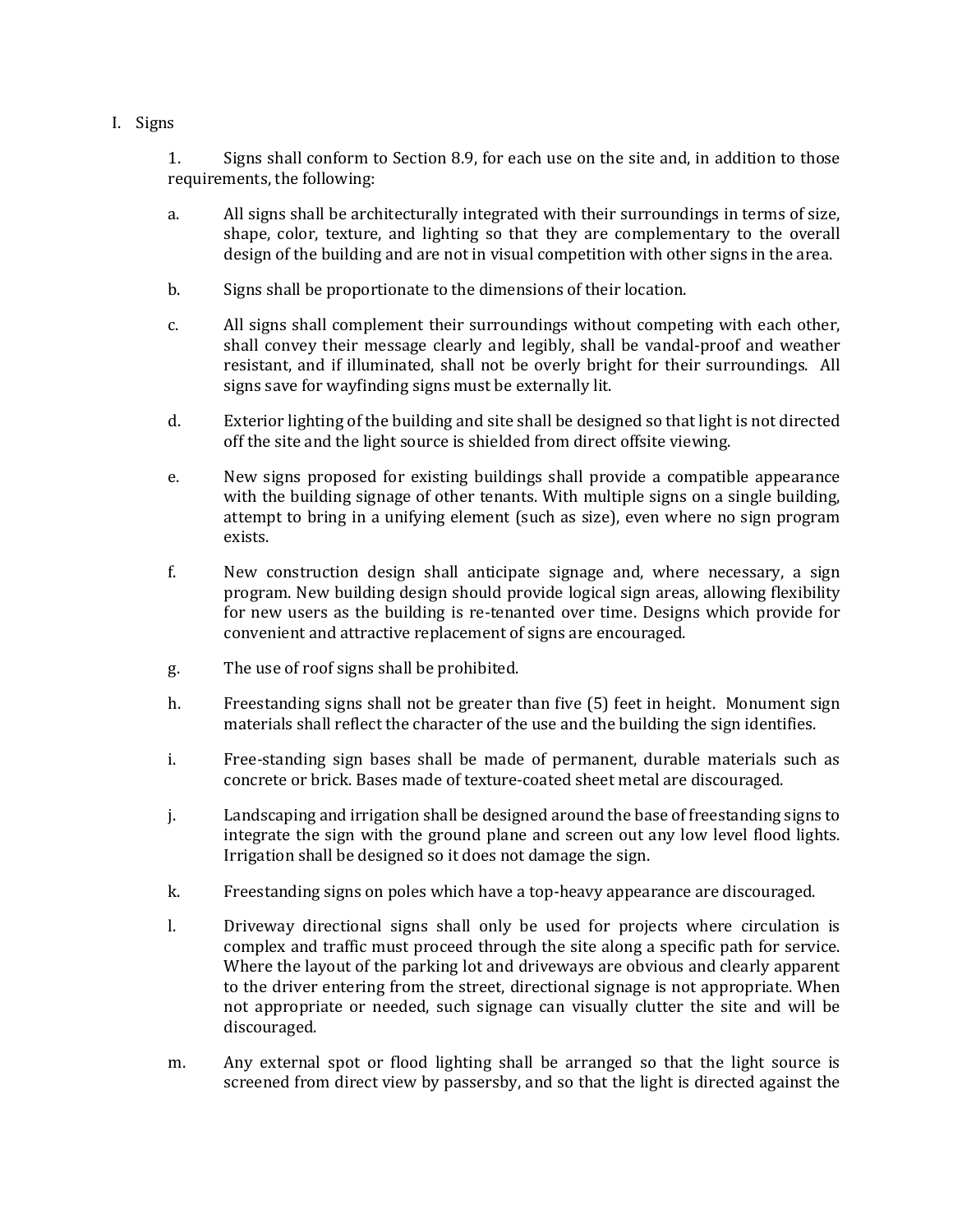sign and does not shine into adjacent property or blind motorists and pedestrians.

#### J. Landscaping Requirements

1. Existing trees shall be maintained as practicable and any new trees shall be carefully selected and located where they will complement the building elevation and shall not block all retail storefront signage from view.

2. Screening of mechanical equipment, trash, and loading areas shall be provided through the use of walls, fences, and/or dense, evergreen plant materials.

3. Landscaping and screening plant materials shall not encroach on the public walkways or roadways in a way that impedes pedestrian or vehicular traffic.

4. Shrubs or trees that die shall be replaced within one growing season.

5. All new plant materials shall be sized so that the landscaping has an attractive appearance at the time of installation and a mature appearance within three years of planting.

6. All proposed shrubs except accent, color or ground cover planting shall be a minimum of 5 gallon size. Shrubs and ground cover plants shall be spaced close enough together to ensure an attractive and mature planting effect.

7. Energy conservation within structures shall be addressed by recognizing the sun exposure on the site and providing or maintaining appropriate tree species (deciduous trees on the southern exposure, coniferous and broadleaf evergreen trees along the eastern and western exposures, and evergreens along the northern exposure.)

8. Tree species, when additional trees are proposed, should be selected with root growth habits that will not cause damage to sidewalks, or such tree species should be sited away from such hardscape areas.

9. Landscaping plans shall show all obstructions such as street lights, meters, backflow devices, utility covers, transformers, and similar objects which may affect plant placement and installation limitations.

10. When constructing new landscape planting areas on surfaces which where previously covered by pavement or structures, all existing asphalt, base rock or other deleterious material shall be removed to the depth of the native soil and clean soil shall be used to backfill the planting area.

11. All exposed dirt areas shall be covered with bark or mulch or other weed control measures included as part of final landscape

12. Street tree placement shall include consideration for vehicle line of sight, entrance and exit curb cuts, street light and traffic control devices, and other site-specific conditions as part of design review process.

13. First year plantings must be watered weekly throughout the growing seasons.

K. Parking and Loading Areas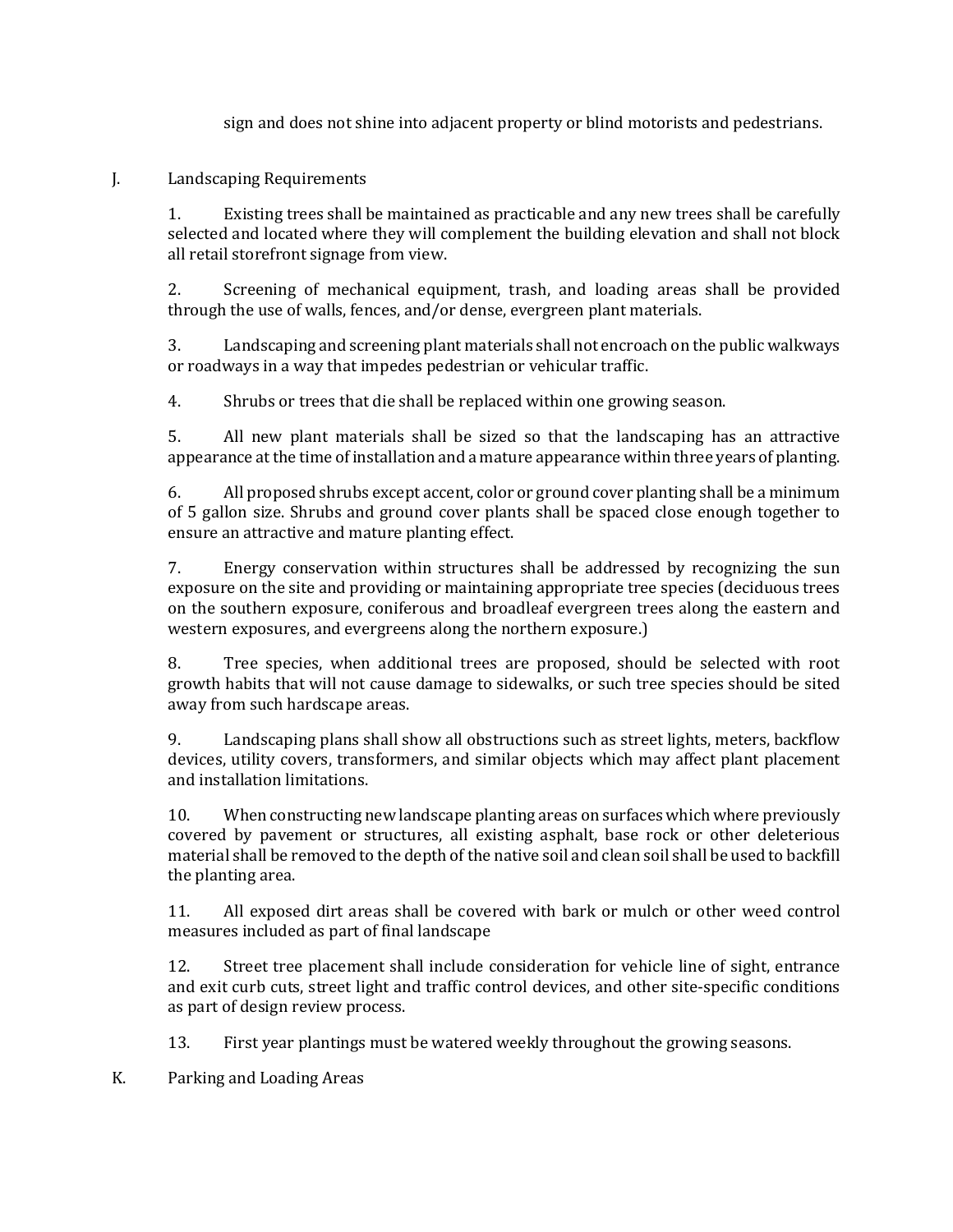1. Parking shall conform to Section 7.1 and additionally shall meet the following standards:

- a. Parking lots shall provide well defined routes for vehicles, delivery trucks, and pedestrians.
- b. Loading areas visible from a public street or adjacent property shall be screened with masonry walls supplemented by landscaping if necessary.
- c. To the maximum extent feasible, landscaped islands with raised curbs shall be used to define parking lot entrances, the ends of parking aisles, and the location and pattern of primary driveways, and to provide pedestrian walkways where appropriate.
- d. Parking areas shall be screened from adjacent residential uses, streets, and walkways using trees and shrubs adapted to the region, of specimen quality conforming to the American Standard for Nursery Stock, American Standards Institute, Inc., 230 Southern Building, Washington, DC 20005, and shall be planted according to accepted horticultural standards. Berms may be used for screening along the street in conjunction with plant materials.
- e. Where a mix of uses creates staggered peak periods of parking demand, shared parking calculations shall be submitted to reduce total required parking. A reserve area for future development shall be provided on the Site Plan.
- f. The use of porous pavement and/or perforated brick or block shall be used to the extent feasible to increase on-site water retention for plant material, groundwater supplies, and to reduce problems associated with runoff.
- g. Within the Town's right-of-way all curbing shall be constructed of granite.
- L. Medical and/or Biological Research

1. In the establishment, operation, and design of medical and biological research laboratories and facilities, the standards and procedures. as amended, of the National Institutes of Health, Bethesda, Maryland and Centers for Disease Control will apply. No facility shall contain or conduct research involving Biological Safety Level-3 (or the equivalent term Risk-Group-3) classification or higher.

# **9.4.6 Applications and Permit Procedures.**

A. Before an application is made, it is suggested that the applicant become familiar with the Bylaws contained in this section as well as those contained in Section 2.5 which addresses Special Permits and Section 2.6 which addresses Site Plan, and consult with the Development Review Team prior to the Planning Board for other Bylaws to consider and for any clarifications.

B. There are two application procedures for development in the GVFOLD:

1. A Concept Plan application for the entire GVFOLD without a Special Permit application for specific land uses to be reviewed by the Development Review Team and presented to the Planning Board for review and comment(s) and

2. A Special Permit application for each proposed use within the GVFOLD.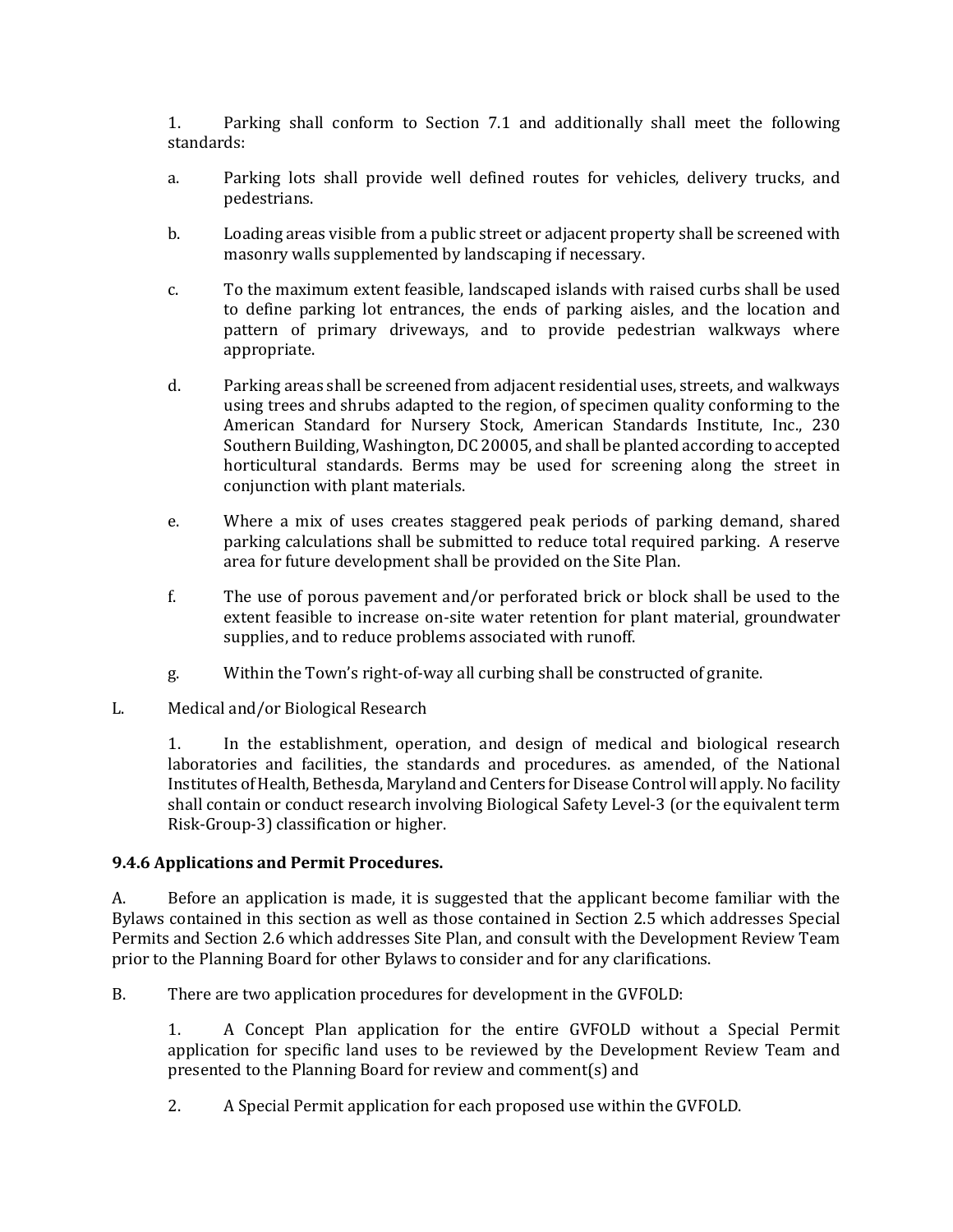- C. Concept Plan Application.
- 1. Purpose.

The Concept Plan is intended to illustrate the general development plan and expected land uses without requiring the detail and expense of the Site Plan required as a part of a Special Permit submittal.

- 2. Exemptions.
	- a. The Concept Plan is not required when the Site Plan submitted with a Special Permit application includes all proposed uses and development in the entire GVFOLD.
	- b. The Concept Plan is not required when the proposed development is restricted to an existing structure and development directly related to such structure (parking, landscaping, signs, etc....).

## 3. Procedure.

The following procedure shall apply when an applicant seeks approval only of a Concept Plan.

- a. Application. The applicant shall file with the Board an application for Concept Plan approval on such form as provided by the Board and such application shall be governed by the requirements Section 7.2.
- b. Elements of Concept Plan. The Concept Plan shall be prepared by an engineer, architect, or landscape architect, and shall include:
	- 1. Drawings at a scale of  $1" = 100'$ .

2. Existing topography, with two (2) foot contours, to show the general gradient of the site, existing structures, existing roads and rights-of-way, major topographic features (including wooded and open areas, ledge or outcroppings), inland wetlands, watercourses and flood plain.

- 3. The land uses and zoning within 300 feet of the site.
- 4. Boundary description of the district within it.
- 5. Names of all abutting property owners.

6. The location of all proposed roadways, parking areas, setbacks, easements, land use areas, open space areas, and access locations from connecting roads and driveways within the site to the existing public road system.

7. The site shall be divided into general land use areas, identified as one or more of the specially permitted uses (e.g. retail, restaurant, office, research lab, etc.).

8. Proposed building footprints and location of parking areas.

9. Letters from the Water Department and the Water Pollution Control Authority stating how service is to be provided to the proposed land uses.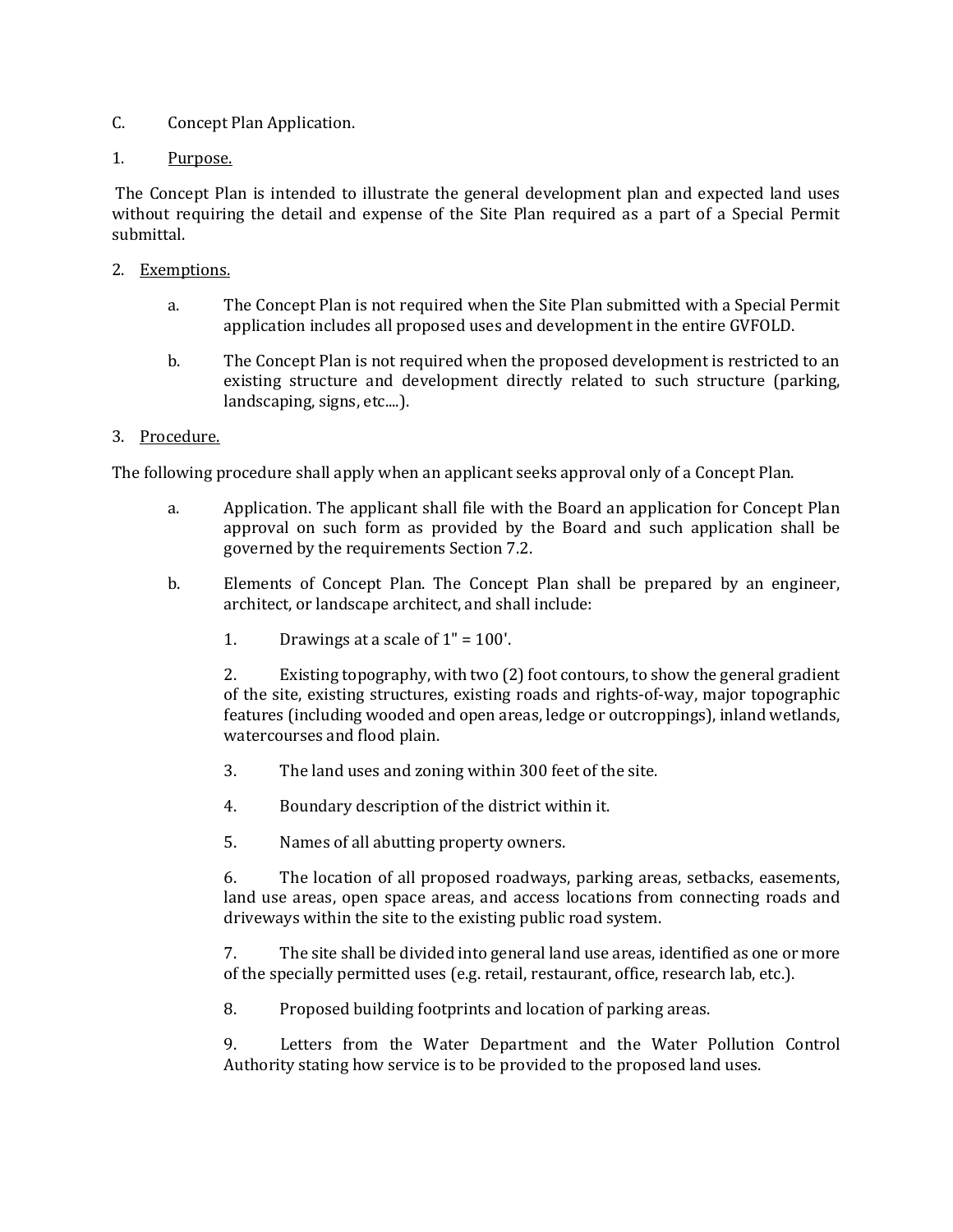10. A preliminary traffic analysis prepared by a professional engineer which shall include, but not be limited to the following:

- a. Land use, site and study area boundaries.
- b. Existing and proposed site uses.
- c. Existing and proposed roadways and intersections.
- d. Existing and proposed roadways and intersection capacities and volumes.
- e. Trip generation and design hour volumes.
- f. Trip distribution.
- g. Trip assignments.
- h. Existing and projected traffic volumes.
- i. Levels of service of all affected intersections for the design hour.
- j. Future traffic impact analysis
	- 1. Short term horizon one year after occupancy.
	- 2. Long-term horizon 20-years after occupancy.

11. A preliminary stormwater discharge plan, prepared by a professional engineer, which shall include as a minimum the following:

- a. A map showing project location, description of the property, acreage, topography, identification of major drainage ways involved, proposed type of development, identification of wetlands based on soils map and a reference to any flood hazard area delineation study applicable to the site
- b. A map of the tributary drainage basin determining the location and magnitude of flows from upstream of the site based on current development or zoning, whichever provides the highest runoff volumes
- c. A conceptual drainage plan showing how intercepted and on-site flows will be received and transported
- d. Designated points of discharge from the site, accompanied by a general analysis of how existing downstream facilities will handle this discharge
- e. Proposed rights-of-way required for drainage easements and detention areas
- f. Storm water storage volume required.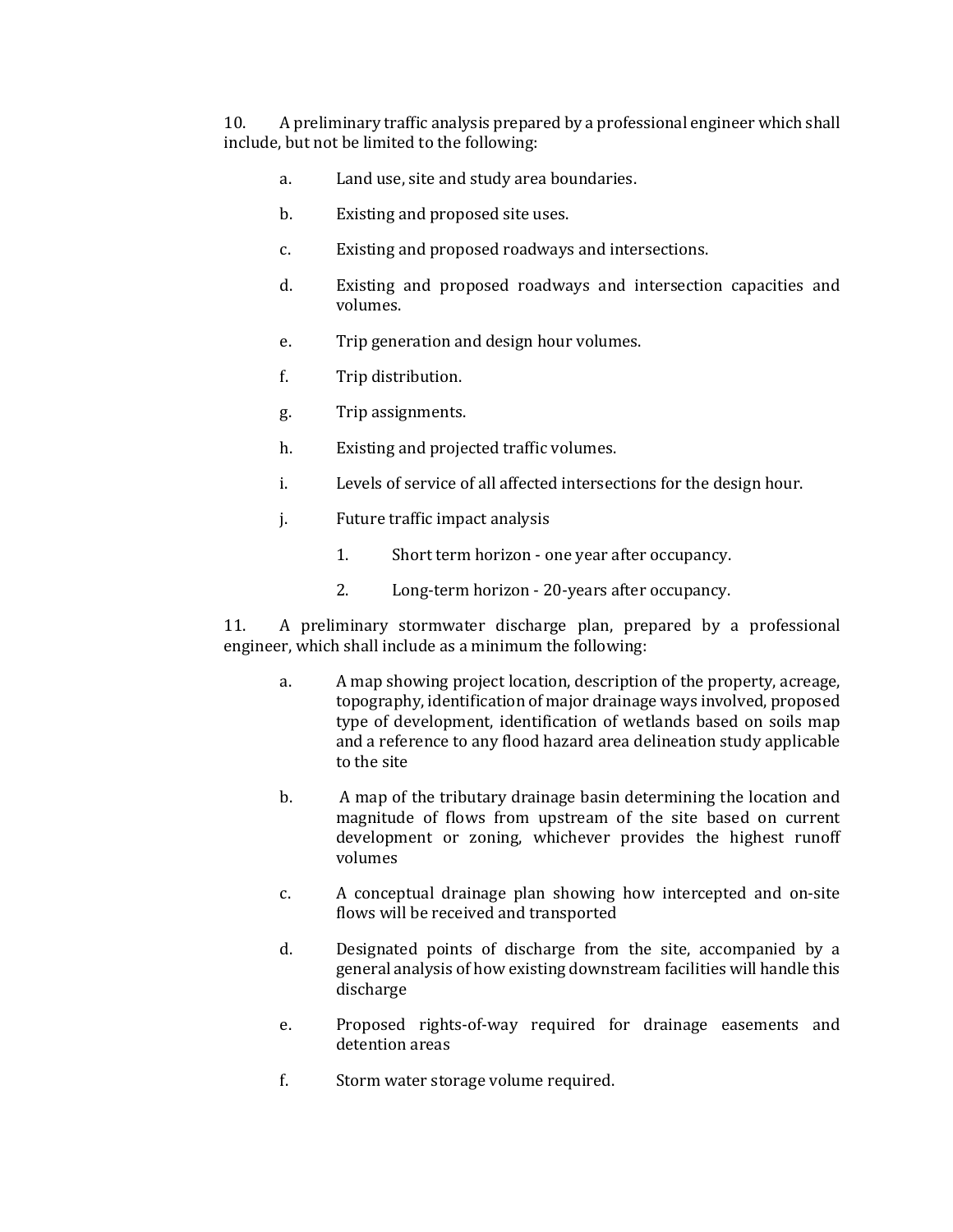g. Location of storage areas.

12. Narrative and illustrative elevations of design elements explaining how various design elements (landscaping, architecture, signage, street design, etc....) contribute to a unified appearance that is harmonious both internally and with surrounding properties in terms of scale, materials and color.

- 13. A table indicating the following:
	- a. areas of the site for each proposed land use;
	- b. the amount of building floor area proposed for each land use;
	- c. number of parking and loading spaces for each land use;
	- d. wetland areas, flood plain areas, area of ledge or outcroppings;
	- e. overall lot coverage;
	- f.  $and, building height(s)$ .
- 14. Limits of phases where development is proposed in phases.

15. Such other relevant information as the applicant may wish to submit or the Board may request.

#### 4. Required Findings.

In deciding on approving a Concept Plan, the Board shall determine in writing, citing relevant evidence:

a. the application and Concept Plan are complete;

b. that the proposed location of the land use areas on the site avoids placement of incompatible uses adjacent to one another;

c. that the transition between the different proposed uses is suitable and that adequate buffering is provided;

d. that the proposed land uses and development pattern satisfy the purpose and intent of the regulation as set forth in Section 1 and the standards and requirements of Sections 5 through 6.

#### 5. Changes to Concept Plan.

Changes to an approved Concept Plan are required to be approved by the Board.

#### D. GVFOLD Special Permit Application

1. A Special Permit application in conformance with Section 2.5, which includes submission of a Site Plan as outlined in Section 2.6, is required for each proposed use. The Special Permit application is also subject to the following requirements: